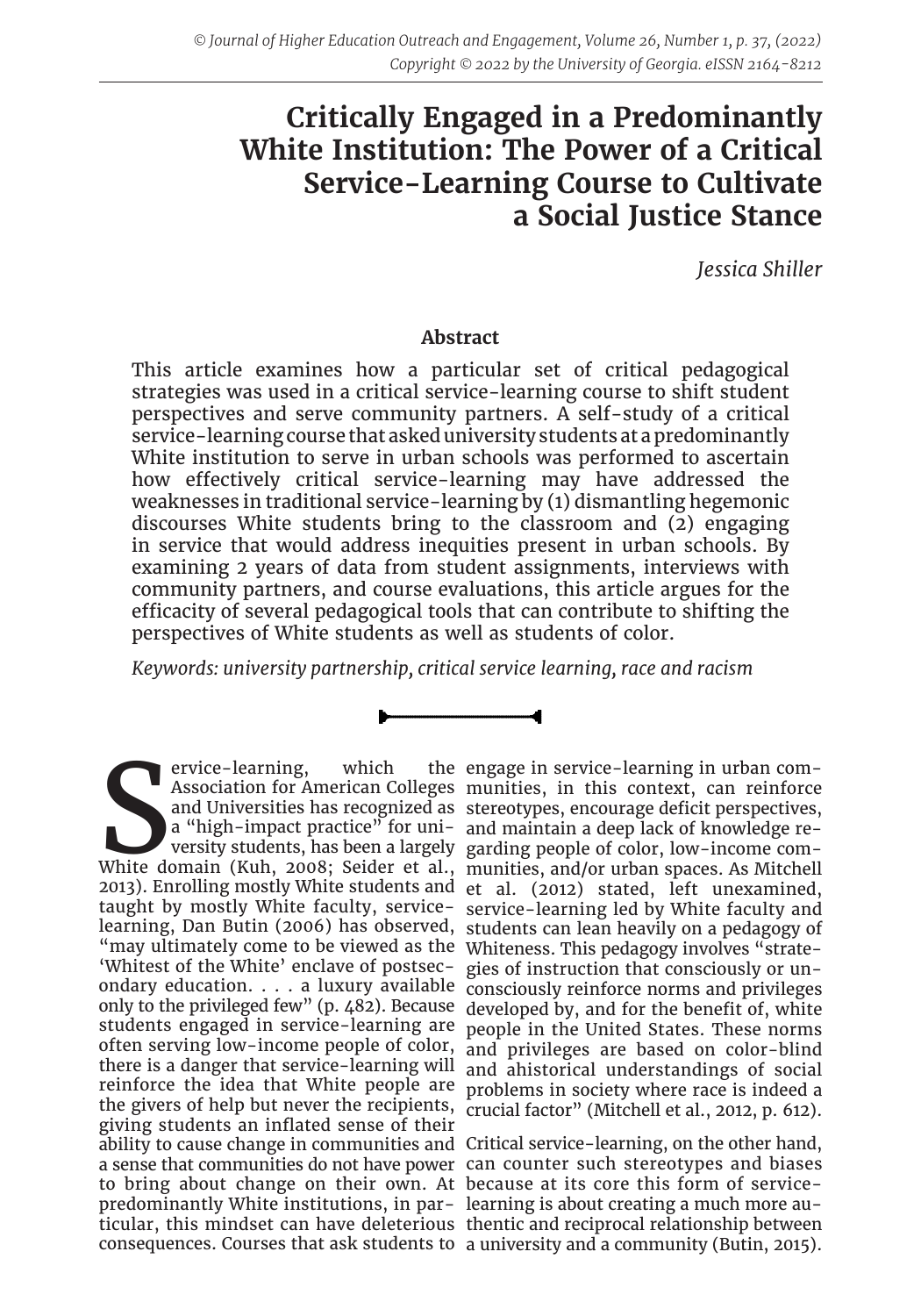Moreover, critical service-learning provides students to understand and check their students a historical, political, and social privilege, use an asset-based framework context, and engages them in addressing (Moll et al., 1992) when referring to service the inequities that led to the context in sites, and make race a central part of the the first place. According to Kinloch et al. discussion.  $(2015),$ 

Critical service-learning should be guided by selfless collaborations of groups of people who are committed to both addressing identified community issues and seeking ways to eradicate forms of social inequalities that impact the economic, educational, social, and political choices. The connection between critical service-learning and social justice education cannot be understated. They both critique hegemonic discourses and practices that are at the root of injustice, and they both interrogate forms of oppression such as discrimination, marginalization, exclusion, and the various *isms* that exist in the world while acknowledging differences and diversities, inequalities and oppressions, at the same time that it serves as a conduit that meaningfully connects school to community and learning to active engagement. (p. 41)

This is easier said than done, as much of university-based service-learning is still steeped in volunteerism that keeps traditional power structures and roles in place, and often ignores the significance of race. As Mitchell et al. (2012) stated:

Service-learning, lacking a critical focus on race, can reinforce socially constructed understandings of whiteness. The language of service-learning, "underprivileged" and "at risk" for example, can reinforce stereotypes based in white supremacy. Similarly, defining white, middle-class students as automatically and necessarily capable of serving reinforces white supremacy. (p. 614)

et al., 2013). One set of practices, Mitchell capable as they were. Espino and Lee sugbanner of reflective practice, which allows degree to which and the ways in which

To that end, this article examines how a particular set of critical pedagogical strategies, as well as intentionality around discussing race and privilege, were used in a critical service-learning course to shift student perspectives and serve community partners. Through a self-study of a critical service-learning course that asked university students at a predominantly White institution to serve in urban schools, this article sought to explore how effectively critical service-learning may engage in the following: (1) dismantling hegemonic discourses White students bring to the classroom, (2) developing an asset-based perspective of urban communities, and (3) engaging in mutual partnership between university and community. By examining 2 years of data from student assignments, interviews with community partners, and course evaluations, this article argues that the course examined employed several pedagogical tools that can contribute to shifting the perspectives of White students as well as students of color. Although it constitutes early steps toward engaging deeply in social justice work, a critical service-learning praxis can benefit both university and community partners.

# **Background: Critical Service-Learning**

To disrupt the traditional service-learning mentor young Latinx students awakened a course, and the ways in which it reinforces political consciousness and desire to work White supremacy, one must draw on a dif-for racial justice; for others, it reinforced ferent set of pedagogical strategies (Kajner the idea that students of color were not as et al. (2012) suggested, comes under the gested that myriad factors influence the Although service-learning courses and/or service requirements are commonplace at many universities, service-learning in practice can range widely from course to course and campus to campus. The experience can even vary within a campus or a course, and service-learning can reify stereotypes or disrupt them, depending on the type, level, and length of engagement. Espino and Lee (2011), for example, found that servicelearning experiences could reverse or confirm stereotypes that university students held. For some students, a course in which White university students were asked to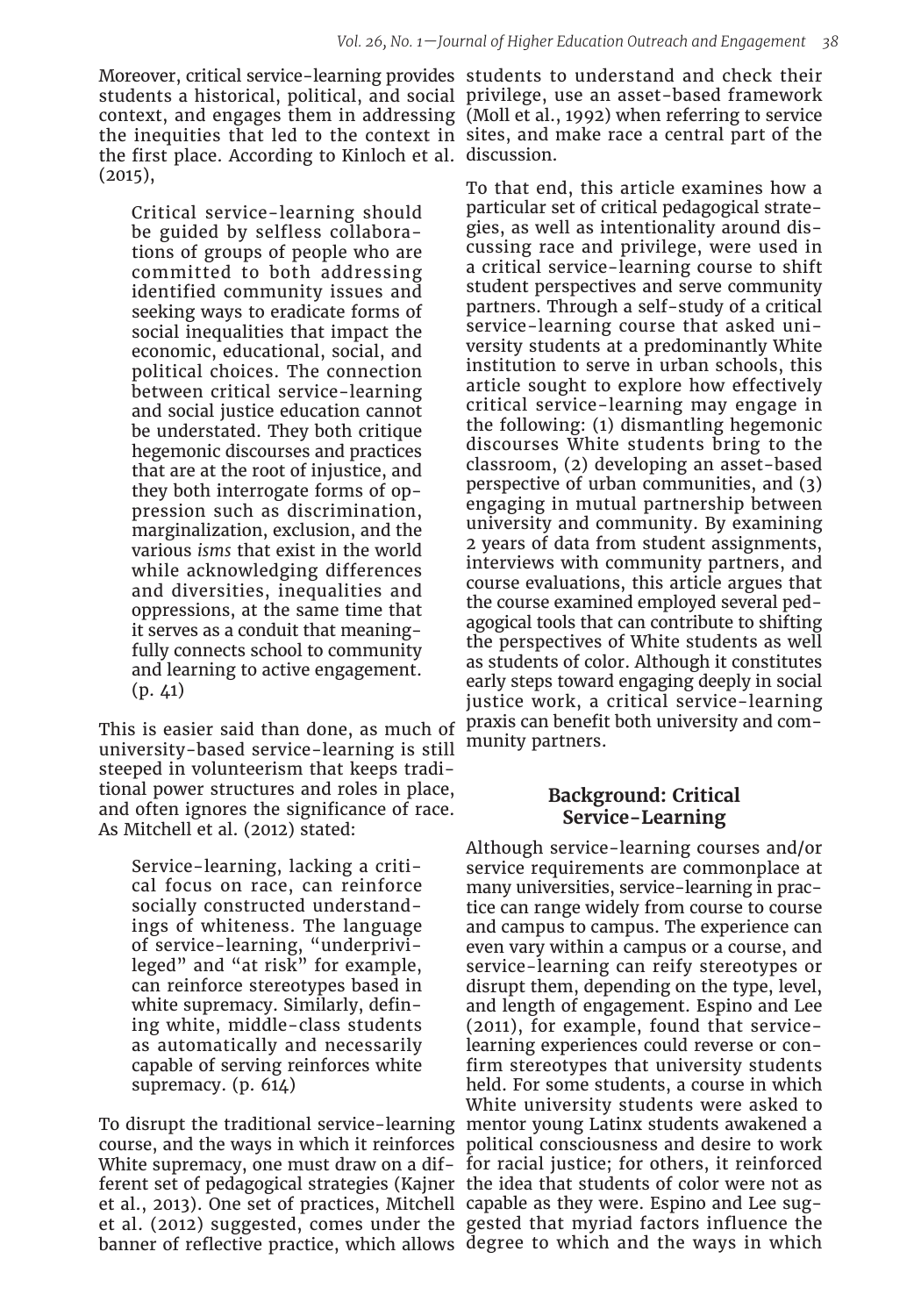on challenging racial stereotypes and edu-critical service-learning experience. cational inequity. Marichal (2010) suggested that students bring their own ontological experience to service-learning, which influences the impact of the service-learning in terms of civic engagement, which makes the impact highly dependent on the student. Thus, intentionality around working to reverse stereotypes has to be a goal of servicelearning with White university students. As Pompa (2002) asserted, "In a society replete with hierarchical structures and patriarchal philosophies, service-learning's potential danger is for it to become the very thing it seeks to eschew" (p. 68). Even when the intention is to reverse hierarchies and stratified systems, service-learning can fail in these aims.

Critical service-learning provides a framework for teaching and engaging with community in order for faculty to work toward a "justice-oriented" experience (Westheimer & Kahne, 2004). As Ginwright and Cammarota (2002) have stated, critical service-learning is about "placing an emphasis on community problem solving through critical thinking that raises questions about the roots of social inequality" (p. 90). Or, as Mitchell (2007) wrote, in what she describes as "social justice servicelearning," this kind of service-learning helps students pay "attention to the political foundations of social matters, question the distribution of power in society, develop productive relationships between post-secondary institutions and their communities, and create social-change agents" (Mitchell, 2007, p. 104).

Proponents of critical service-learning argue that the work of service must make the students may be working and (b) culan impact on the community, and the benefits must be truly bidirectional. Butin (2015) went even further to explain that critical service-learning needs to follow a very clear set of "tenets for practice" which demand that the community partner clearly benefit tenets are important in creating the structure for a critical service-learning project, but they do not help lay out a pedagogy for justice. ensuring that students understand why they are engaging in the way that they are with the community partner. However, without a strong and explicit critical pedagogy, a In the spirit of critical self-reflection critical service-learning project may not (Cochran-Smith & Donnell, 2006), this armeet its own goals of teaching students ticle uses a self-study method to examine

students change throughout a service-about social justice. Consequently, I argue learning experience, especially one focused that critical pedagogy must be central to any

## **Critical Service-Learning Pedagogy**

Kizer and Jones (2014) asserted that critical service-learning does the following: (a) works to redistribute power, (b) develops authentic relationships in the classroom and in the community, and (c) takes on a social change perspective. To accomplish these goals, a critical pedagogy is essential. Kajner et al. (2013) began to describe the pedagogical dimensions of critical service-learning that must be embedded in any course that purports to provide a critical perspective to its students. They listed three essential elements: (a) disrupting power and coconstructing knowledge, (b) encouraging praxis through course assignments, and (c) reflecting on the social world.

from the service-learning project. These to create a new framework for analysis to These three elements of critical pedagogy are central, but as Mitchell et al. (2012) argued, not quite enough. They wrote, "The invisibility and normative privileges of whiteness shape service-learning and are reinforced by service-learning" (p. 615). Service-learning, even critical servicelearning, can privilege faculty and students, who are often White, by engaging in a colorblind discourse that obfuscates the role of race, for example by using terms like "inner city." Such unconscious privileging is especially likely when a predominantly White university is partnering with a community of color in a service project. Thus, in addition to the practices mentioned by Kajner et al. (2013), a critical service-learning course should also (a) employ a pedagogy of race and privilege that presents an asset-based view of communities of color with which tivate a reflective stance among students. Much of the literature on critical pedagogy uses the elements described by Kajner et al. (2013) but leaves out the notions of race and privilege described by Mitchell et al. (2012). This article uses recommendations by both understand how a critical service-learning course begins to address inequity and social

## **Method and Data Collection**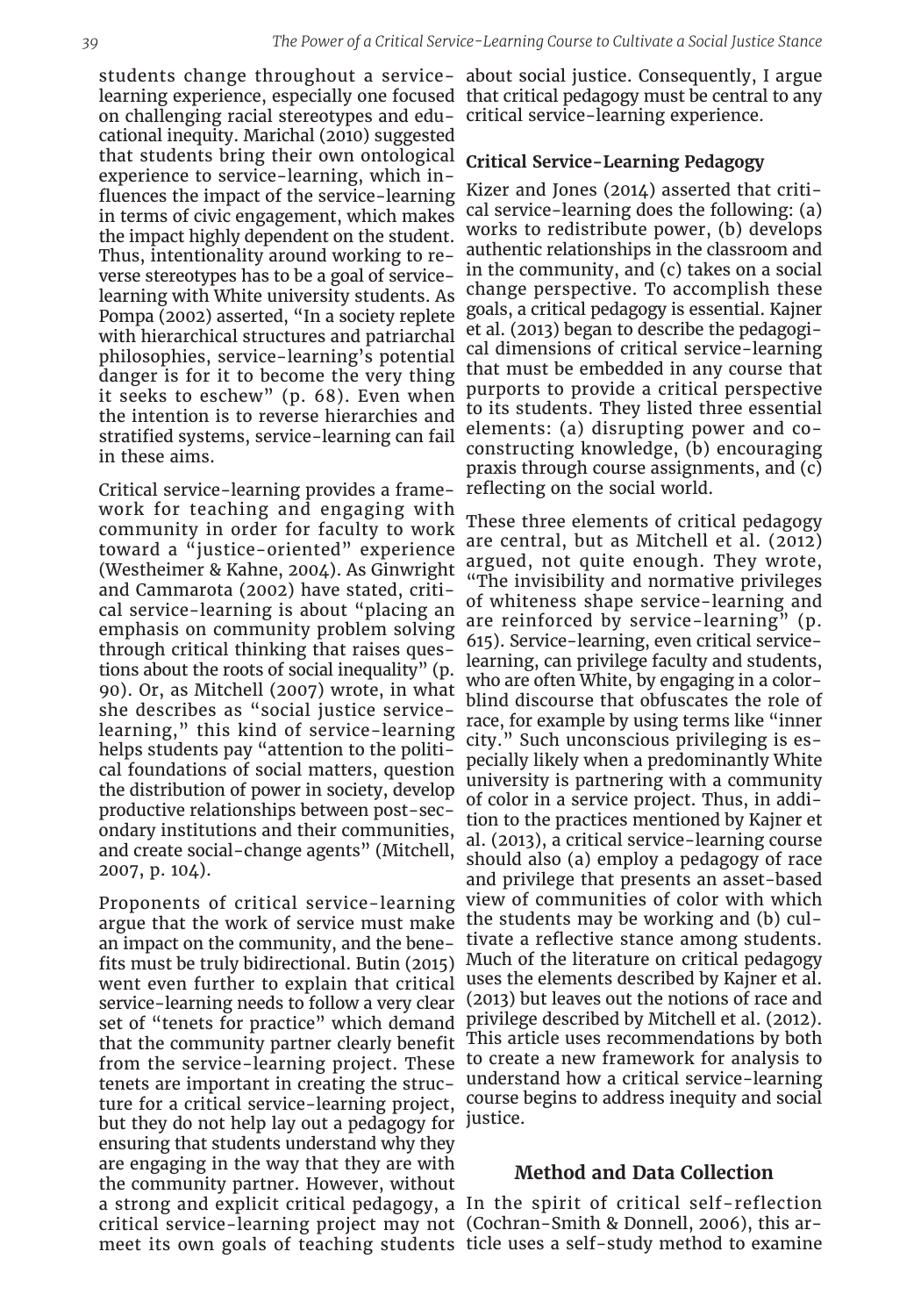course on its students, and how, in particu-"not knowing" about racism and White su-2001), self-study acknowledges that teach-brown students at the same time? ing practices and the subsequent analysis of these practices grow out of our ideological assumptions. Therefore, as Sullivan (2009) has suggested, "to understand one's practice, it is necessary to examine one's practice in relationship to the perspectives, biases and assumptions one may form as a result of one's historical, social and cultural context" (p. 339). From this perspective, we need to view individuals as always situated in their unique and intersecting social contexts and locations, which then affect the way we analyze and act in the world (Cochran-Smith & Donnell, 2006). In this regard, I acknowledge the larger university context and my own role in it, as well as the city in which the university is situated.

I am a White, female professor at a predominantly White institution (PWI) that suffers from a legacy of racism that has infected the campus with an unhealthy and hostile climate. Further complicating these dilemmas that many institutions of higher education face, my particular institution has Student assignments are described below, hosted White supremacist student groups on campus, but has also had strong groups led by students of color who have demanded university sits on land that was a plantation course/was most impactful?" during the antebellum period, and when it was founded, did not admit Black students. After IRB approval and data collection, It became a teacher training institution for I conducted a first round of analysis to Whites until 1955, about 100 years after its detect emergent themes. I started with founding. In 2015, the campus exploded in an open coding process using NVIVO softprotest prompted by incidents of police bru-ware (Saldana, 2015). I generated a memo tality across the country. Students occupied using the results of this process, which I the president's office to demand recruitment shared with two of my community partners. and retention of Black faculty and required Ultimately, my interest was to answer the coursework on cultural competence. Neither following questions: (1) What pedagogical of these demands took hold; however, under techniques have been central to shifting hea new incoming president, the university gemonic discourses, in this case White stuopened an office of diversity and inclusion. dents' perceptions of race/racism and urban

With this larger context in mind, I won-degree can critical service-learning address dered how my students' attitudes and inequity in urban communities and schools? beliefs were directly impacted. My insti-Therefore, I followed the open coding protution is a PWI that purports to engage in cess with a second round of analysis to service-learning programs through numer-detect the connection between the data and ous courses across campus, but in many of the frameworks of critical pedagogy and them White students are not being asked to critical service-learning set out by Kajner confront their biases or their social position. et al. (2013) and Mitchell et al. (2012). I I wondered if critical service-learning could shared this second round of analysis with begin to pick away at the reproduction of two community partners once again. This White supremacy. Could it address the color round honed the analysis further and made

the impact of a critical service-learning blindness that Whites engage in to ensure lar, it shifted their perspectives. With roots premacy (Mueller, 2017)? How would this in phenomenology (Bullough & Pinnegar, kind of class address the needs of Black and

> In response, as a White female professor who had a relationship with students, as well as connections to local majority-Black schools and Black-led community-based organizations, I developed a course that would try to answer these questions and, in particular, develop White students' capacity for understanding who they were and shift their perspectives on race and racism as well as validate the experiences of Black and brown students. I thought that this would contribute to changing the campus culture and respond to the demands that the students of color were making on the university, as it is the duty of all faculty, I believe, to respond to this call.

> Data were collected over four semesters to understand the impact of the critical service-learning course. I also included data from fall 2020 to update the data and to serve as a check on my original data set. Table 1 shows which data were collected.

that the university deal with its problems amined after each semester, focused on around race and racism. Historically, the the question "What did you like about the and were reviewed after the course was complete for themes that arose. Universitygenerated student evaluations were ex-

schools and communities? and (2) To what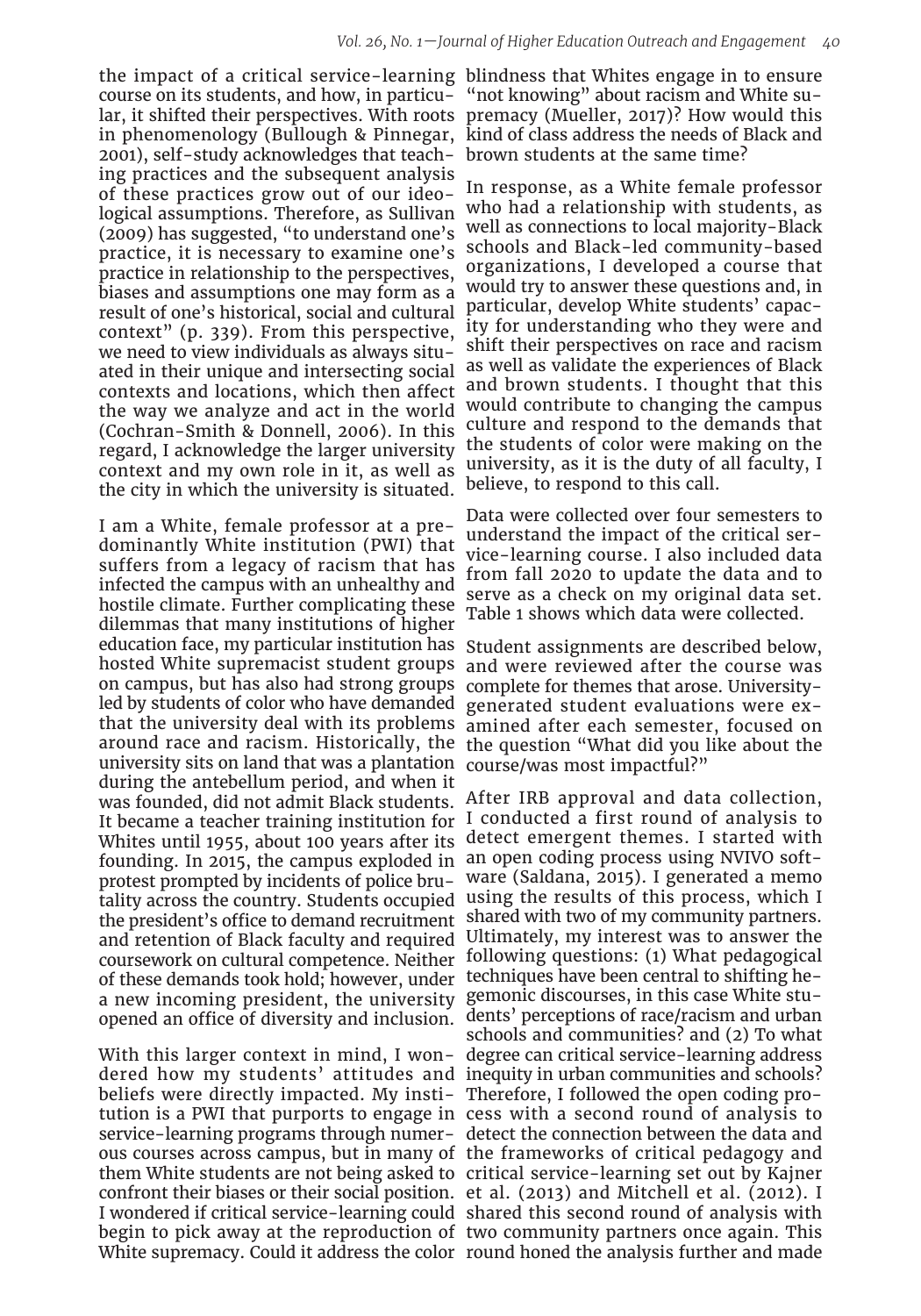| <b>Table 1. Data Collection</b>                                                                                |                                     |                           |                                                              |
|----------------------------------------------------------------------------------------------------------------|-------------------------------------|---------------------------|--------------------------------------------------------------|
| Data source                                                                                                    | Time period of<br>collection        | Number of<br>participants | Race/ethnicity of<br>participants                            |
| Online discussion<br>board, Service-<br>learning project,<br>Reflection project,<br><b>Student evaluations</b> | Fall 2016-Spring<br>2018; Fall 2020 | 97                        | 87% White<br>7% African<br>American<br>3% Asian<br>3% Latinx |
| Interviews with<br>community partner<br>representatives                                                        | Spring 2018                         | 3                         | 100% African<br>American                                     |

the conclusions that I drew more reliable and trustworthy (Bogdan & Biklen, 2003).

## **A Critical Service-Learning Course: Race, Inequity, and Education**

Race, Inequity, and Education is a critical service-learning course taught at a predominantly White university. Using the city in which the university sits as a case study, students study how racial inequity in urban schools came to be and how to combat it. As a central part of the course, students learn about urban schools and spend time in them, working with community school coordinators. The main expectation for the university students is to support a project that the community school needs. This is their service-learning project. The students are supervised by community school coordinators, who are often people of color from the neighborhoods that the school serves, for 30 hours to gain quality experiences inside and outside the classroom. To further express the desire for a reciprocal relationship, the university also hosts students from the schools and the service-learning students lead college tours, which are essential for K-12 students to begin imagining their postsecondary future.

The idea that students are expected to work in relationship with others, and not to simply volunteer, is made explicit early on. The following is taken verbatim from the syllabus:

Students will not simply be completing service to the schools. They will engage in service-learning projects which require students to be participants in diverse settings, to require them to work with and

help people different from themselves, and to reflect on their experience and grow. In the end, students will see themselves as agents of change, and that their efforts might help minimize intolerance and discrimination while positively impacting and building community around them. This work will be the core of the course and will ask students to formally prepare, reflect throughout the service-learning experience and to make a presentation where they link the course themes to the service-learning experience.

The goal for the main service-learning project is that it supports and sustains the work of that school after the university students leave. The project centers around going to and working in the school under the supervision of a community school coordinator, who works with the students, helping them to understand the inner workings and contribute to the work of community schools. In addition to the service-learning project, students perform other assignments along the way that ask them to reflect on who they are while they are learning the course content about the history and current context of urban schools, structural racism, and privilege, among other concepts.

#### **Findings**

Using Kajner et al.'s (2013) description of the pedagogical dimensions of critical pedagogy for service-learning, as well as Mitchell et al.'s (2012) notions of race, privilege, and reflection, the following findings are drawn from student assignments and evaluations. The findings are organized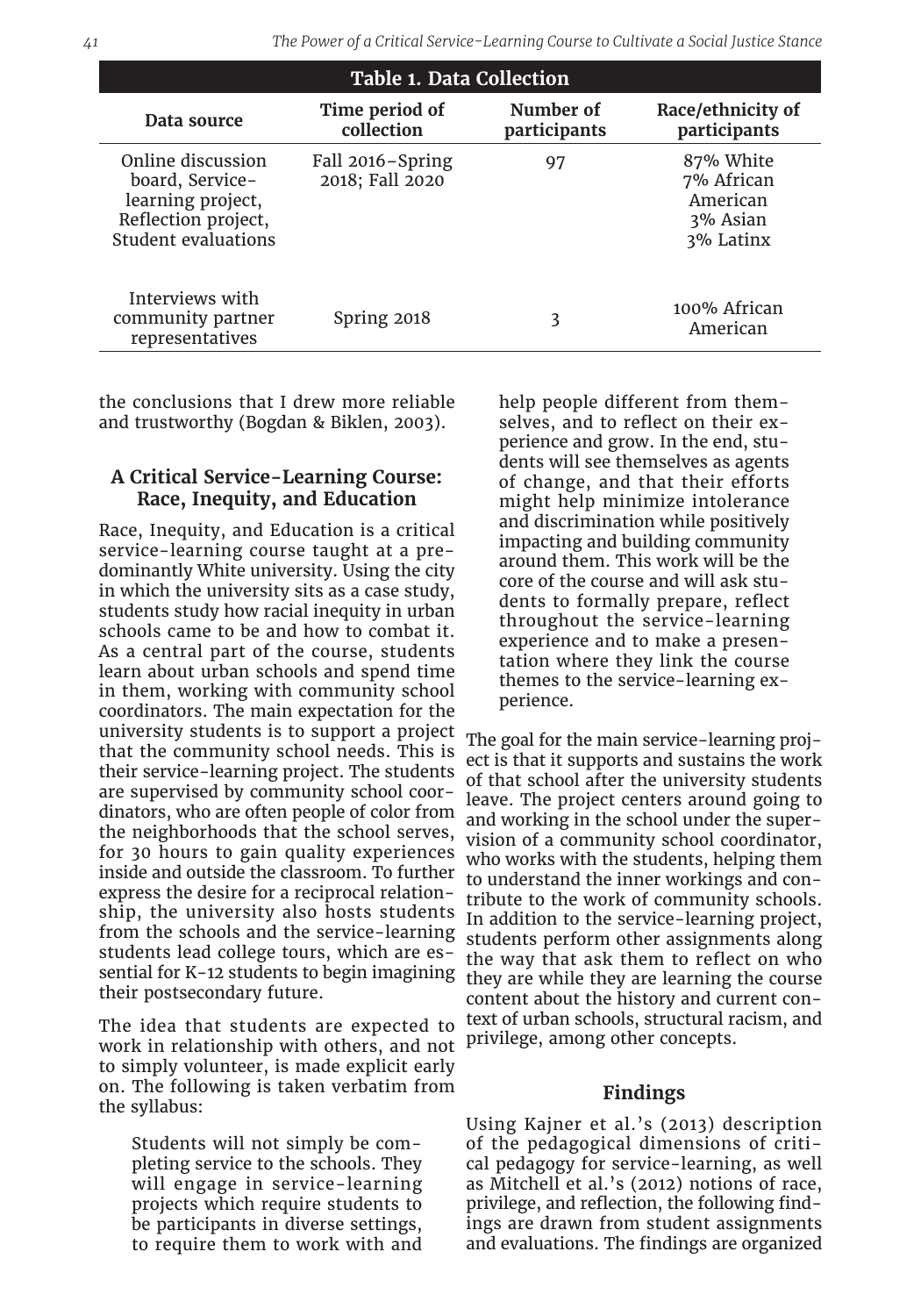ing a reflective stance among students, and schools and have done much more readwith which the students may be working.

#### **Reflection on the Social World: Reexamining Beliefs About Racial Inequity and Developing a Reflective Stance**

One critical pedagogical practice is reflecting on the social world, which is an important precursor to performing critical service-learning. To take a critical stance, to think about disrupting power and engage in praxis, first students need to interrogate hegemonic ways of looking at reality and reexamine taken-for-granted beliefs about urban education, urban spaces in general, and race. The course, therefore, begins with the question What comes to mind when you think of urban schools? Students answer this question before they go into urban schools, and during our conversation, I take copious notes. They respond, discuss, and feed off each other. A number of words come up frequently: unsafe, violent, chaotic, underfunded, diverse, disorganized.

After that discussion, I ask where their ideas come from, and whether it is experience or some other source. Frequently, students say that they have little to no experience in urban spaces, even students of color who grew up in suburban communities, so their impressions come from media portrayals. We unpack this so that students begin to see what reliance on media portrayals can do to their ideas and opinions. They begin to see how media can reify hegemonic discourse and ideology, distort their views, and imbue them with stereotypes around race and class.

Through this first third of the course, students learn about the larger social-political-historical contexts of redlining, the creation of the suburbs, the conditions of school segregation and efforts at desegregation, and inequity in school funding. They read histories of race and schooling, as well as personal accounts, like D. Watkins's *The Beast Side* (2015), watch videos, have discussions, and examine their own personal and family's choices of where to live and go to school.

By Week 5 in the course, one third of the ognizing the structures that have been set

by the themes that emerged: (a) reflection way in, students are reexamining the ideas on the social world, (b) encouraging praxis that they brought in with them in the through course assignments, (c) cultivat-first week. They begin their visit to urban (d) employing a pedagogy that presents an ing. The following is a post from the class asset-based view of communities of color discussion board by a student of color who is beginning to reflect on our discussions and readings in class:

> These readings were eye opening to me. The stereotypes of urban students not wanting to learn are not true. I have learned that the problem is not that they don't want to learn, it is that it is far more difficult to learn in urban schools due to the conditions that the students face and the extreme lack of funding that is needed to keep the schools in proper condition. Three billion dollars are needed to bring the buildings back up to standards!! Where is this money going to come from? It also appears as if the politicians are looking out more for themselves than they are for the city's students. They want to avoid backlash from the public for re-allocation or tax increases by delaying funding. We need politicians that are willing to confront problems and face the repercussions. In these readings, I saw all of what we have learned come together. I finally saw the connection between history and the conditions of urban schools now. (Student assignment, 2016)

This student is beginning to identify some of the structural problems that created the conditions in which urban schools exist today. This breakthrough is critical for undoing the stereotypes and biases that the students bring. Although such realizations are especially important for the majority White students in the course, they are also important for students of color, who often come from middle and upper middle class suburban backgrounds and who can have some of the same misconceptions about urban communities as White students. For White students, however, this critical reflection is especially important since they frequently embed their notions of the poor conditions of urban spaces in a racial context. They often talk about race as culture and use the language of "cultural deprivation" when referring to people that have to live in those conditions rather than rec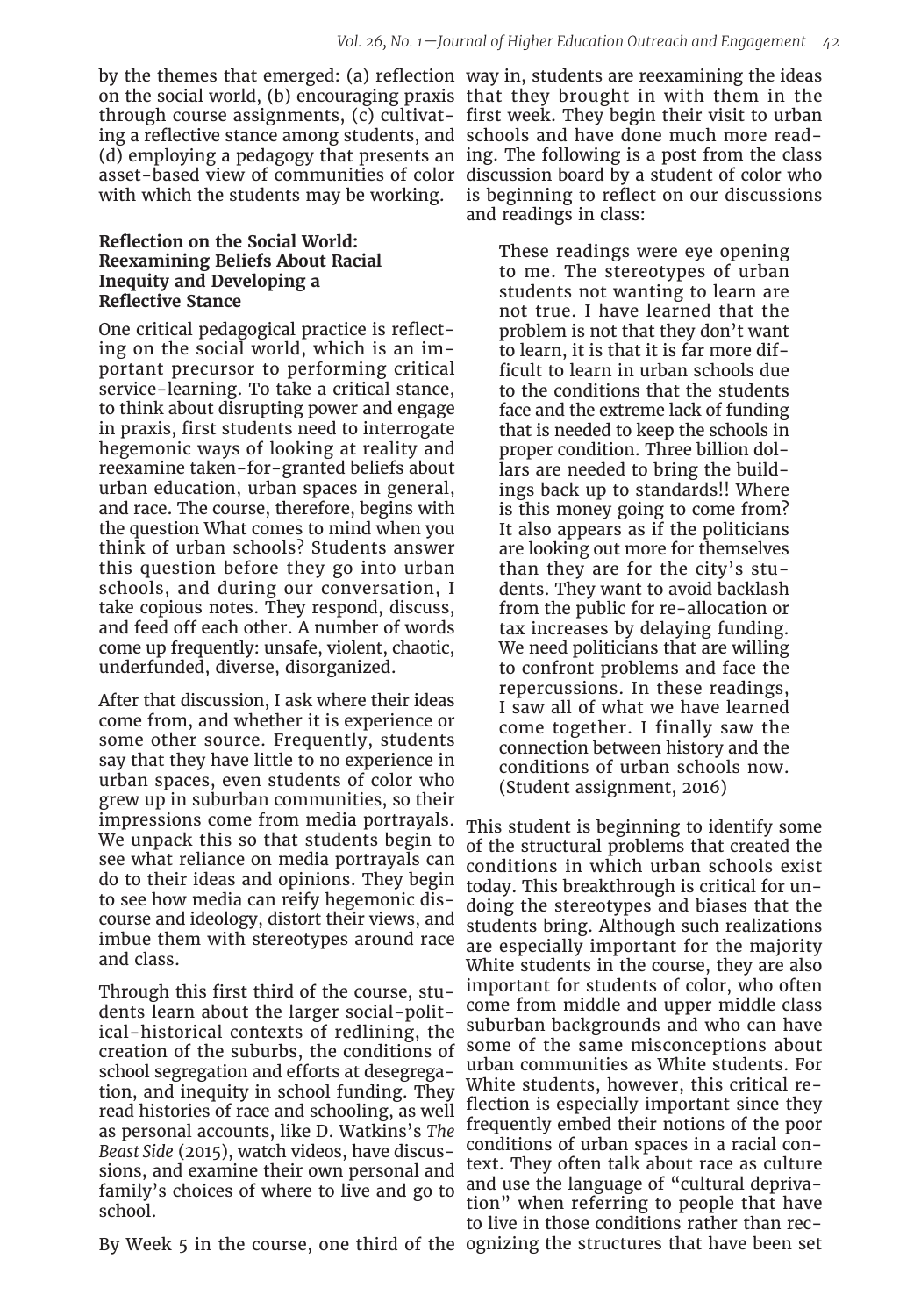up to produce those conditions (Moynihan, 1965). A White student wrote:

With the communities mostly effected [*sic*] being of African American, low income, red lined neighborhoods, it's no wonder that they have been so disenfranchised by the state by lack of funding, lack of action, and lack of compassion. But what I, and what I believe most of the authors in the articles would agree upon, is how come they are just now getting attention? Where was the public outrage when school building temperatures reached almost 100 degrees? Where was the public outrage that these building[s] were nearly falling apart? Where was the public outrage when there were 30 students to one classroom with an ill prepared teacher? Why now? I am of course glad that these injustices are being seen on a larger scale and being called out because our children deserve better than what they have, but what does that say about the poor children who endured these conditions up to this point? (Student assignment, 2017)

Words of anger and disappointment come out, or how intentional the role of racism project: was in setting up structures that benefit them. But by the end of the course, students have gained a more nuanced understanding of the ways race and class are implicated in how structural inequity is formed and reproduced. Students of color are familiar with structural racism; they feel validated in hearing it expressed in their university classrooms, and often would make connections to their personal experiences.

made comments like the following:

This class forced me to look at the causes of systemic poverty and how structural racism plays into that. (Course evaluation, 2016)

Despite being uncomfortable at times, this course helped change my thinking, the truth is not always pleasant. (Course evaluation, 2018)

It forced me to come to terms with . . . the benefits I have in my life based upon my ethnicity and upbringing, opened my eyes up to the continued racism and inequity that we have today. (Course evaluation, 2017)

Although students were not forced to shift their perspectives by the instructor, most students experienced a major shift in their thinking: They reflect on the social world as they have learned it and come to understand it after their study. The course urges them to go through this process of critical reflection. Students<sup>3</sup> use of the word "forced" suggests that they felt compelled to confront previous understandings of inequity in new and more personal ways, acknowledging their individual role in maintaining inequitable systems.

from White students just learning about the own privilege, especially those who are history of structural racism. Many of them White, middle class and upper middle class have enrolled in the class not knowing the students, as well as how the maintenance of history of structural racism in how cities that privilege contributes to an inequitable were formed, how school funding is meted system. As one student wrote in one final In the course we discuss how power is in the hands of privileged people, and that they maintain that power through structures that reproduce their power and privilege. This is new for many students. They begin to come to a new understanding about their

> This course taught me that we benefit in society but we cannot see it. We may not think we are racist, and we may not be willing to give up the privileges that come with being in the majority. So we are not doing anything about it. (Course evaluation, 2016)

Most students become quite skeptical of they wield power. Because of their privilege, dominant narratives about issues of race many White students do not think about and urban education. In anonymous student themselves as being part of a race or a social evaluations at the end of the term, students class group, so when they begin to, it is It is confusing for some students to see that eye-opening. The readings and discussions enabled students to cultivate a reflective stance, to think about their own positionality, and to connect their experience to the larger social world. The course engaged in a critical pedagogy that set students up for a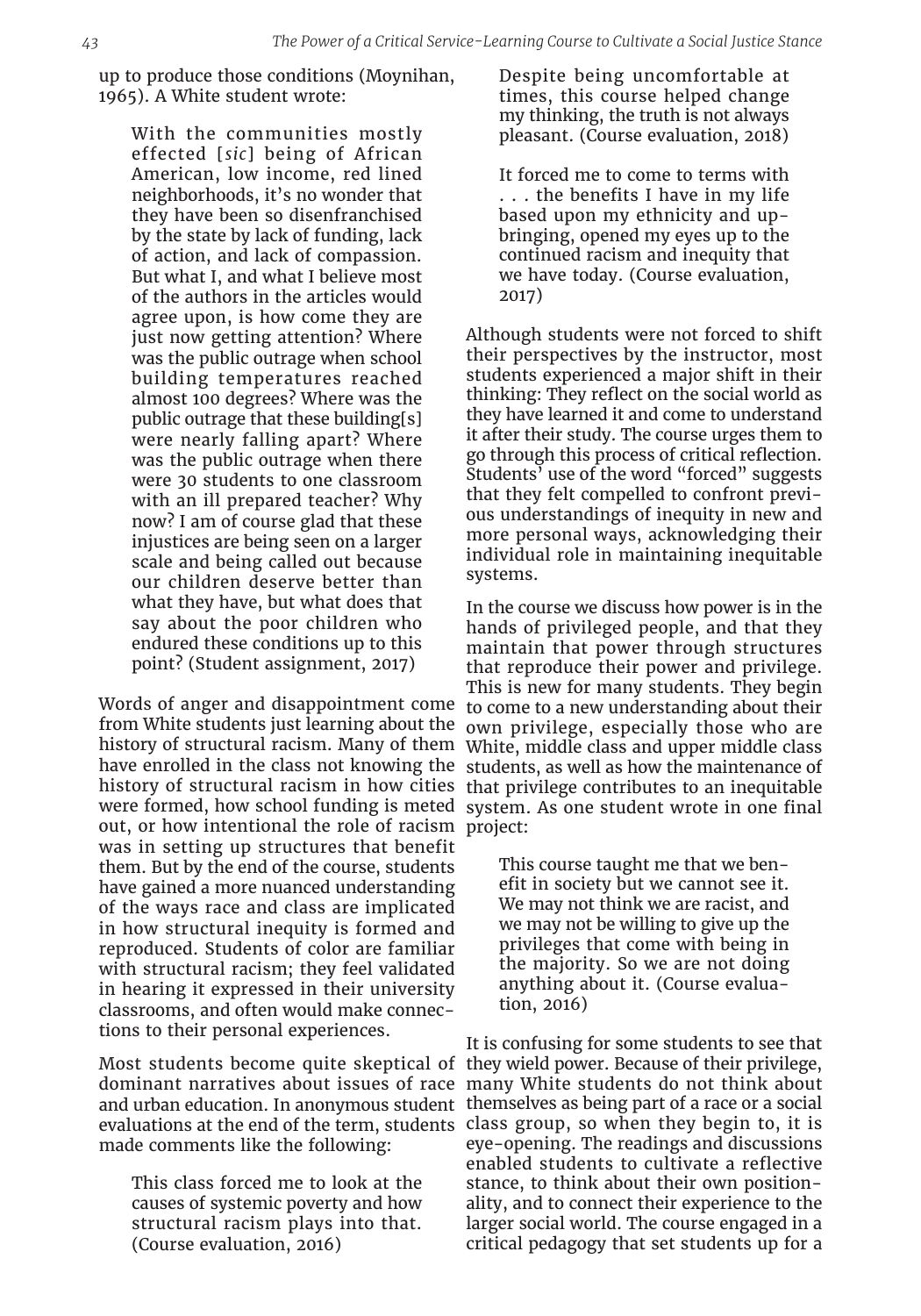they went to a service-learning site and of Baltimore, its history of racial segregawhile they were there, they continued to tion, and the legacy of enduring segregalearn from this perspective, and were able tion. Lawrence Brown recognized this dualengage in this way.

Students of color shift perspectives as well. This is impactful, and indicates how misleading it is to assume that Black and brown students have a singular experience or perspective. This student described herself as very knowledgeable about Black history and inequality in the United States, but she said:

I learned so many lessons that I will carry on to my everyday life. It has encouraged me to take an active role in ensuring that our policies are no longer made to suppress black and brown people, but instead uplift them. This course has taught me to look beyond the surface and understand the "why" behind many patterns in this nation. Many patterns persist because of the way our system was founded. Everyone should investigate where they have some privilege in their lives whether it be class, race, occupation, etc. and figure out how to use it for good because everyone has at least a little bit of privilege. Being active and engaged in the fight is necessary to make a difference. Everyone must play a role if we want to see a change in the system. (Final student reflection paper, 2021)

Perhaps this kind of reaction grew out of the larger context of Black Lives Matter protests of summer 2020 after the murder of George Floyd. Whatever factors may have influenced her reflections, her insight suggests that the critical pedagogy of this course was able to awaken students' desire to move beyond awareness to activism.

#### *Frank Discussions About Race and Racism*

As mentioned earlier, it is not enough to critique the social world; students need to institution. Throughout their experience community in Watkins's world, and decarrying out projects in urban schools and scribes a serious work ethic, deftly counterone White, with unequal access to power but poor Black folks. This text is quite impact-

critical service-learning experience. Before that exist side by side. We examine the city to experience the service differently, with a ity when he coined the terms "Baltimore's deeper understanding than if they did not Black Butterfly and White L," referring to the physical shapes one can see on the map showing the population distribution in the city (Brown, 2016). Following this, we read D. Watkins's *The Beast Side*, a book by an African American man who reflects on his life growing up and observing these differences. Through such readings, students acquire the vocabulary to talk about phenomena that they did not know how to describe before. As one White student said about police brutality, after reading the book:

> D. Watkins outlines the various stressors people from the city face. I was able to just get a glimpse of many stories through D. Watkins' stories. They are surrounded by a structure that encircles them and continues the cycle of the social reproduction. To actually leave a dent and/or permanent change to the structure would mean an "economic and educational calculus" more complex and effective than the "self-styled saviors." (Student assignment, 2016)

While being struck by the structural racism that "encircles" Black communities, students are also impressed by Watkins's friends who show drive and effort. As Watkins describes in this passage:

A guy who guts houses for \$50 a day, a rack of uncertified tax preparers, many single moms with triple jobs, some freelance freelancers, infinite party promoters, squeegee kids, basement caterers, back alley auto mechanics, dudes of all ages selling water, and a collection of Mr. Fix Its. We are all American dream chasers, all trying to start our own businesses, all working our asses off. (Watkins, 2015, p. 22)

have direct discussions about race, especial-This particular section of the book teaches ly White students in a predominantly White students about the assets of the poor Black reading about urban spaces, students learn ing a stereotype that my university students about the two social worlds, one Black and often associate with Black people, especially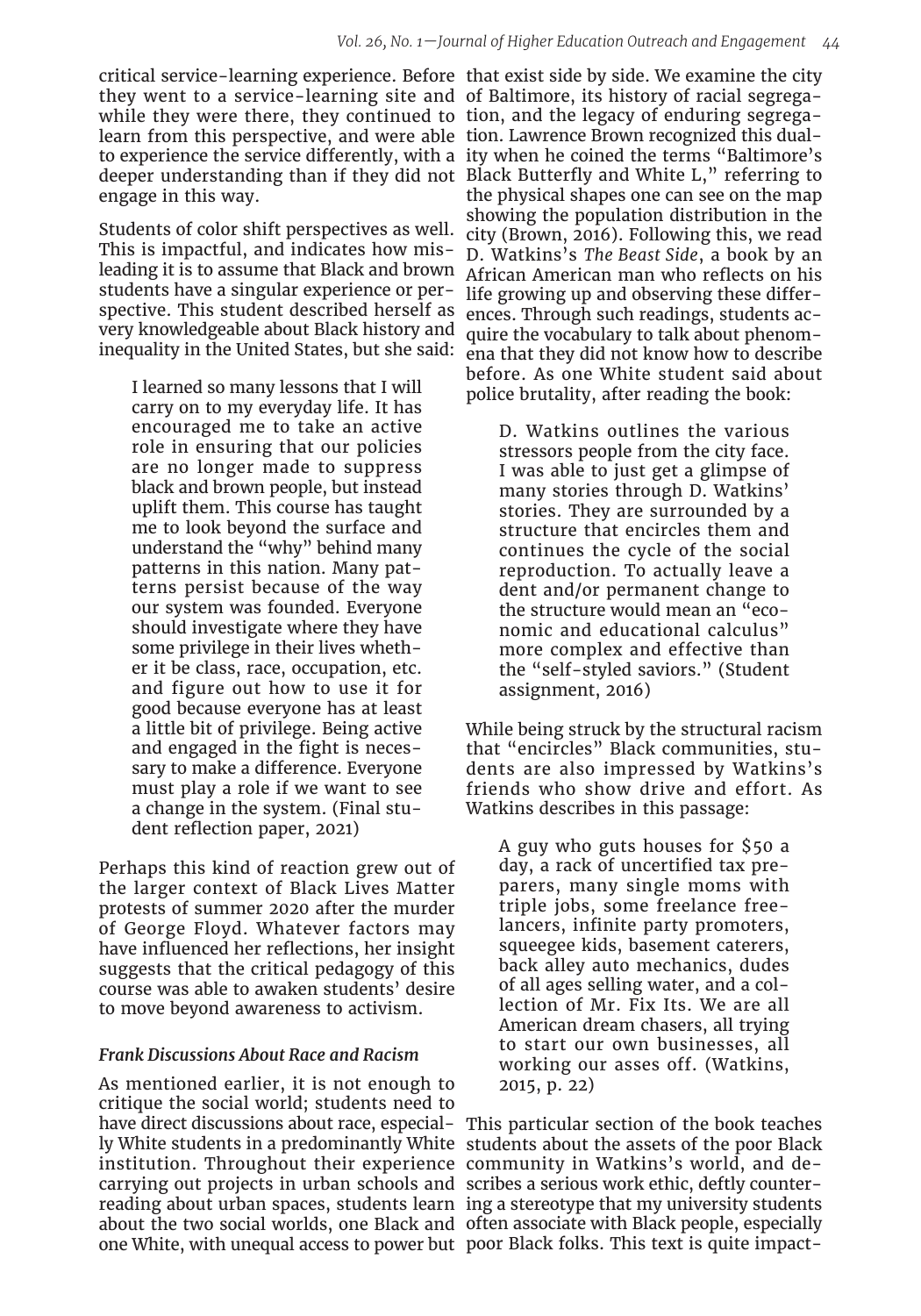ful, and through our guided discussion, university students, White and students of color, develop an asset-based perspective from it, which is essential before going into work in schools that serve a majority ingenuity of Black folks, including D. experience, the work that they have per-Watkins. My students of color are familiar formed often falls in the category of helpwith structural racism, but the realization ing, and they need to learn to serve. that class and classism has impacted their and leads them to think about race from a more intersectional perspective.

## **Praxis: Modeling a Humility in Relationships**

By the time they enter an urban school, provide wraparound services, offer afterstudents are primed with discussions of school programming, and work to engage race, racism, privilege, and reflections on families into the life of the school (Dryfoos, their social worlds. From there, we move 2005). Each student spends 30 hours per seto praxis, the idea of bringing theory into mester in the school under the supervision practice. The service project is the main way of the community school coordinator. In that students engage in praxis and apply this experience, the students co-construct what they have learned. To make their a project that serves the community school participation effective, I needed to teach in some way. Examples have included food students to develop a new understand-pantry setup, organizing a drama club, oring of how to engage in an authentic way ganizing families to participate in schoolwith community, and to foster a mutual related meetings and events, coordinating a relationship, rather than an understand-health fair, setting up a community garden, ing of service as volunteerism like helping creating a library of culturally responsive in a soup kitchen or a neighborhood park books, and designing and leading college cleanup. Now that they had begun to see the tours at the university for K-12 students. humanity of low-income Black people, the These projects all respond to the needs of goal was for students to understand service the community schools and are executed in as working in an ongoing, respectful relationship in which they would take the lead from community partners. Consequently, one initial aspect of reexamining beliefs focuses on what service-learning is. In the course I teach, several readings are aimed at upending student notions of service. One particular reading that resonates with influential teachers for the university stustudents is by Rachel Remen, in which she dents. Students in the course spend many writes:

Helping is different than serving. Helping is based on inequality, it is not a relationship between equals. When you help, you use your own strength to assist those with lesser strength. . . . People feel this inequality. When we help, we may inadvertently take away more than we can ever give them; we may diminish their self-worth and wholeness. . . . Helping incurs debt, when you are helping, they owe you one, but serving, like healing, is mutual, there is no debt. (Remen, 1999, p.8)

low-income Black and brown student body This is a powerful reframing for students and community. The text helps them ac-because they had often not heard the knowledge how the structures of segrega-distinction between helping and serving tion, gentrification, and structural racism before. Even though many of them come to can coexist with the resilience, skill, and the university with some previous volunteer

view of urban communities is quite a shift However, it is not enough to read about ideas of mutuality, reciprocity, and building relationships. Students must live these concepts through praxis. Therefore, students assimilate the concepts through their service in urban community schools. Community schools are public schools that dialogue with them.

> The community school coordinator role is central to making these projects work, and to teaching the students the humility that they need to enter the space. The coordinators, who are all African American, are hours during the semester at a community school under the supervision of a community school coordinator who is deeply embedded in the school community. The school coordinator's impact is invaluable; they are not formally recognized as instructors in the course, but are given a stipend for their work. Coordinators do everything from seeking out new partnerships to conflict resolution between students to ensuring that families get counseling services to providing after-school programming for young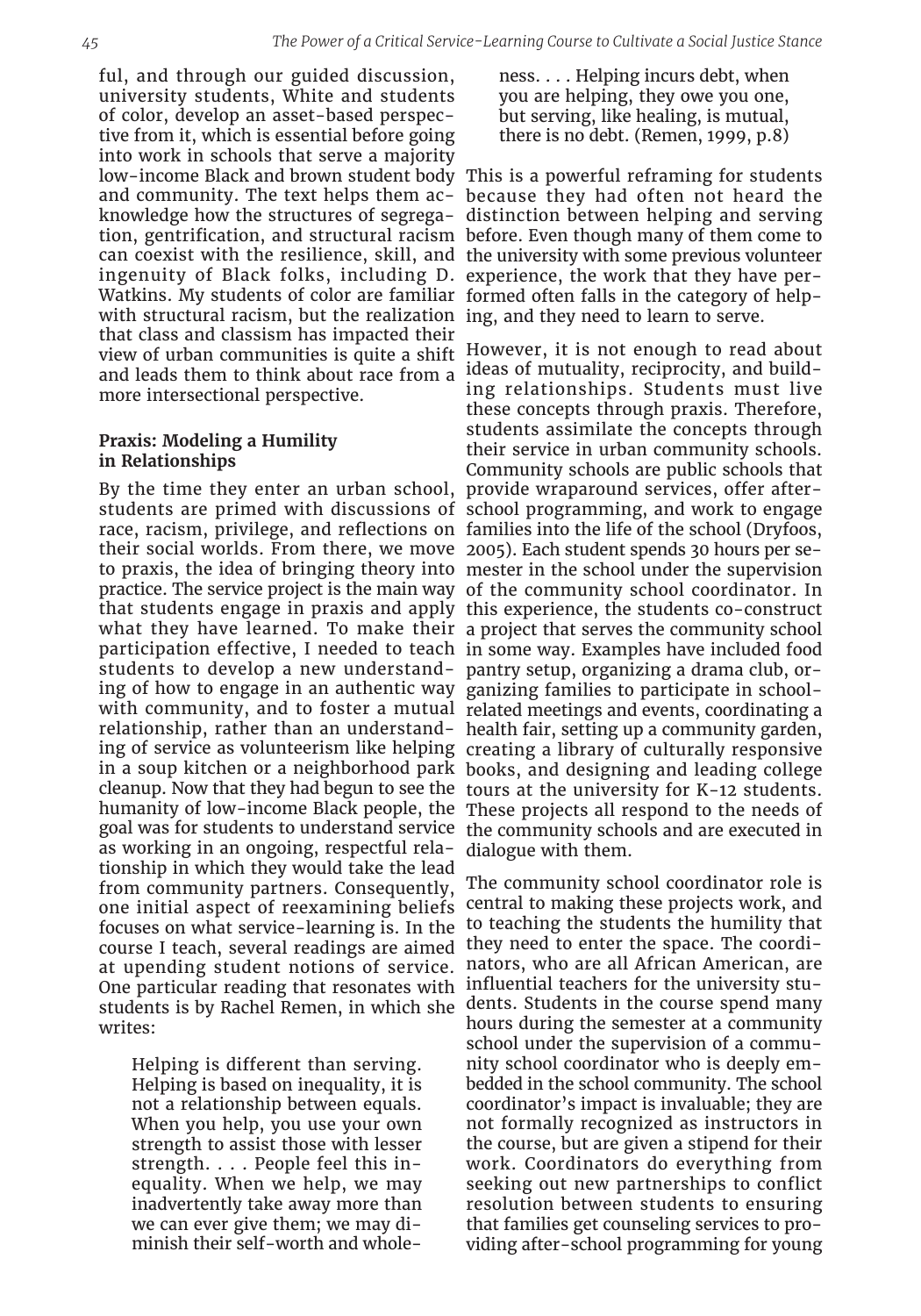people. Through this work, they model how to form relationships and how to interact with youth, families, and communities. Through their actions, they teach the uni-After the service is finished, students come versity students a set of practices that help away with a sense of humility and a new them see how people, regardless of race and class background, should be treated. As one might work. The coordinators expect and student of color recalled in her reflections:

My school welcomed me with smiling faculty that seemed genuinely happy to have me. After signing in, I made my way to the coordinator's office. I could feel the warmth of her personality the moment I walked through her door, and after shaking hands and introducing ourselves, she took me on a tour of the school. As we made our way through the halls, she made sure to greet every hall monitor with genuine appreciation for their presence, and expressed her love and care for every student that we passed as if they were her own children. (Student assignment, 2017)

To describe working with university students, one community school coordinator said:

The college students and myself have helped to build this library here. We worked together to create the library, because we don't have one here at school. We were able to collect about 400 books as a community partnership, and then we're able to get those books in the hands of kids, and not just any kind of book, but books that kids are going to read, predominantly books by African American authors that kids are familiar with, and I say that because most of the curriculum that you'll see in the city are not African American friendly in the sense of, if you have a population of predominantly African American students in the school or a population of Hispanic students in the school, then we want to be able to assign books [about] the African American experience as well as the experience of other folks as well. And I think that's a critical piece in how we can build our society in a better place so we're able to help one another and see one another as equals. (Community school coor-

dinator, personal communication, 2017)

appreciation for how mutual relationships welcome the students each semester; the students understand that they need to listen and follow their lead. Often this results in a relationship that continues past the semester, where the students continue to work with the schools beyond the scope of the course.

## **Limits of the Findings**

Although the study did show success in raising awareness among students and in addressing hegemonic discourses, it did not fully address the tenets that Butin (2015) suggested anyone claiming to perform critical service-learning ought to abide by. It will take more work and time to break down the institutional barriers that keep us constrained by semesters and hours, as well as more planning with partners to develop a closer teaching relationship. Furthermore, we will need to work harder to ensure that the schools are truly impacted and to document the ways in which this impact happens in order to show real reciprocity, in the way that Butin (2015), Kinloch et al. (2015), and others imagine. As of now, the study showed that the university students certainly have some impact on urban schools, but exactly how they impact is less clear.

## **Conclusion: Toward a Critical Service-Learning Pedagogy**

The pedagogical strategies of reflecting on the social world and cultivating a reflective stance, combined with the explicit attention to race- and asset-based views of people of color, have been critical in shifting hegemonic discourses and attitudes among our predominantly White student body. Both White students and students of color gain a consciousness around their language and attitudes that reflect a social context in which they are a privileged and powerful group. White students begin to see that their privilege and power are at the expense of people of color. All students come away with an increased awareness of structural inequity, privilege, and the kinds of mechanisms that leave inequity in place. The findings of this study indicate that these practices need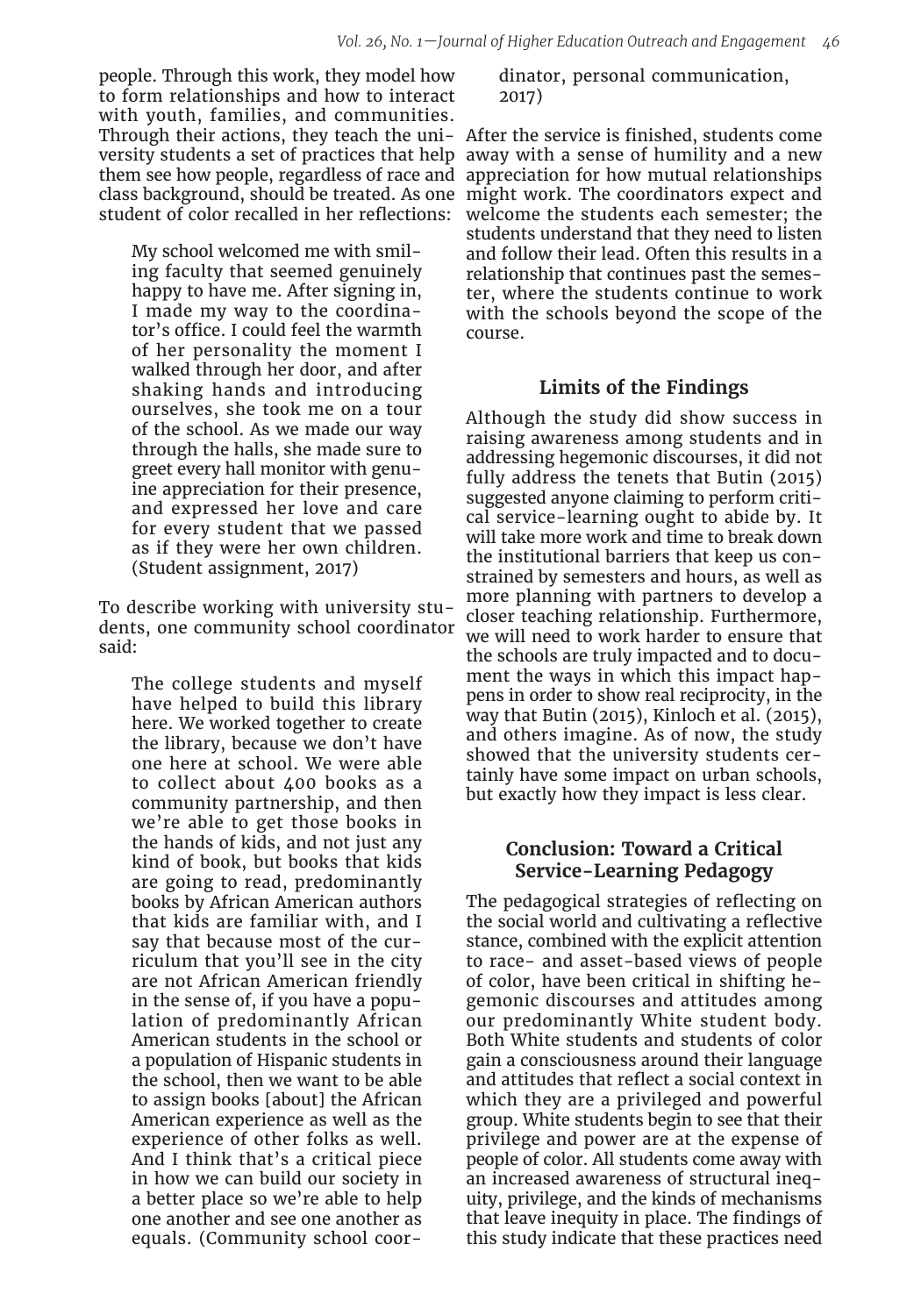who want to engage in this work.

urban schools and communities in produc-themselves to diversity, equity, and incluating a relationship between the university are offering trainings and hiring staff to de-

to be made more accessible for instructors always in need of White people's help to lift them up.

Although a critical service-learning course Finally, critical service-learning can be a can achieve only so much in terms of ad-real pathway toward meaningful change dressing inequity, engaging in praxis helped on college and university campuses and in to develop humility in university students their surrounding communities. In this new that gave them the capacity to approach context in which universities are dedicating tive ways. Praxis has been essential for cre-sion (DEI) work, wherein many campuses and urban schools that is more reciprocal velop the capacities of faculty and students in nature and that acknowledges the need in DEI, critical service-learning can offer a for ongoing, respectful work to continue. helpful model for university students and Through critical pedagogical strategies and faculty to work toward social justice and go praxis, the university students moved away beyond simple awareness of diversity issues from thinking of communities of color as to making real change on and off campus.

# **About the Author**

*Jessica Shiller is a professor of education at Towson University in Baltimore, Maryland.*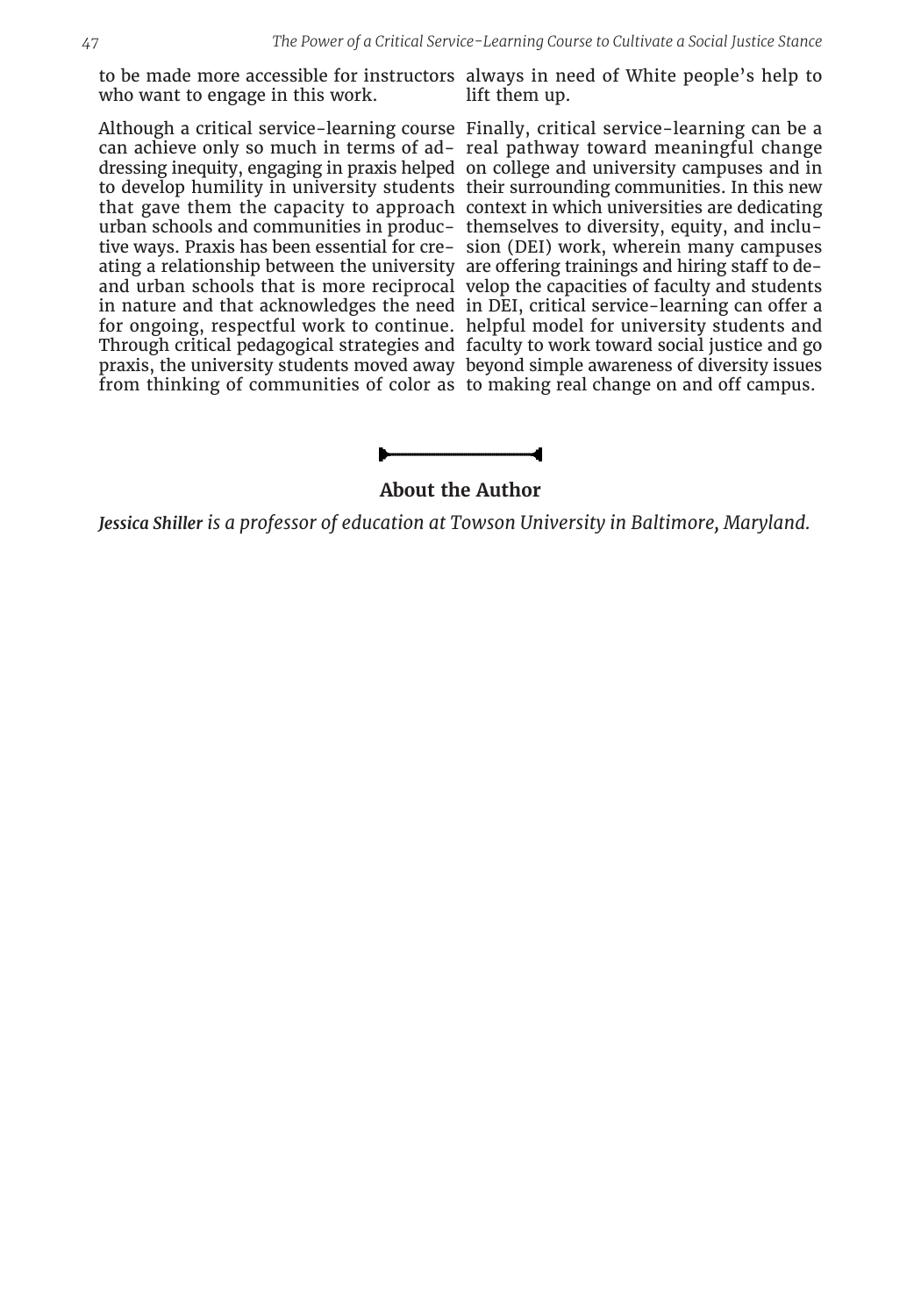## **References**

- Bogdan, R., & Biklen, S. K. (2003). *Qualitative research in education: An introduction to theory and methods* (4th ed.). Allyn and Bacon.
- Brown, L. (2016, June 28). Two Baltimores: The White L v. the Black Butterfly. *The Baltimore Sun.*
- Bullough, R. V., & Pinnegar, S. (2001). Guidelines for quality in autobiographical forms of self-study research. *Educational Researcher, 30*(3), 13–21. https://doi. org/10.3102/0013189X030003013
- Butin, D. W. (2006). The limits of service-learning in higher education. *The Review of Higher Education, 29*(4), 473–498.
- Butin, D. (2015). Dreaming of justice: Critical service-learning and the need to wake up. *Theory Into Practice, 54*(1), 5–10. https://doi.org/10.1080/00405841.2015.977646
- Cochran-Smith, M., & Donnell, K. (2006). Practitioner inquiry: Blurring the boundaries of research and practice. In J. L. Green, G. Camilli, & P. B. Elmore (Eds.), H*andbook of complementary methods in education research* (pp. 503–518). Lawrence Erlbaum Associates.
- Dryfoos, J. (2005). Full-service community schools: A strategy—not a program. *New Directions for Youth Development, 2005*(107), 7–14. https://doi.org/10.1002/yd.124
- Espino, M. M., & Lee, J. J. (2011). Understanding resistance: Reflections on race and privilege through service-learning. *Equity & Excellence in Education, 44*(2), 136–152. https://doi.org/10.1080/10665684.2011.55842
- Ginwright, S., & Cammarota, J. (2002). New terrain in youth development: The promise of a social justice approach. *Social Justice, 29*(4), 82–95. https://www.jstor.org/ stable/29768150
- Kajner, T., Chovanec, D., Underwood, M., & Mian, A. (2013). Critical community service learning: Combining critical classroom pedagogy with activist community placements. *Michigan Journal of Community Service-Learning, 19*(2) 36–48. http://hdl.handle. net/2027/spo.3239521.0019.203
- Kinloch, V., Nemeth, E., & Patterson, A. (2015). Reframing service-learning as learning and participation with urban youth. *Theory Into Practice, 54*(1), 39–46. https://doi.or g/10.1080/00405841.2015.977660
- Kiser, P., & Lewellyn Jones, A. (2014). Conceptualizing criticality as a guiding principle for high quality academic service-learning. *International Journal of Teaching and Learning in Higher Education, 26*(1), 147–156. https://www.isetl.org/ijtlhe/pdf/IJTLHE1737.pdf
- Kuh, G. (2008). *High-impact educational practices: What they are, who has access to them, and why they matter.* American Association of Colleges and Universities.
- Marichal, J. (2010). *You call this service?:* A civic ontology approach to evaluating servicelearning in diverse communities. *Journal of Political Science Education, 6*(2), 142–162. https://doi.org/10.1080/15512161003708236
- Mitchell, T. D. (2007). Critical service-learning as social justice education: A case study of the citizen scholars program. *Equity and Excellence in Education, 40*(2), 101–112. https:// doi.org/10.1080/10665680701228797
- Mitchell., T., Donahue, D., & Young-Law, C. (2012). Service-learning as a pedagogy of Whiteness. *Equity and Excellence in Education, 45*(4), 612–629. https://doi.org/10.1080 /10665684.2012.715534
- Moll, L. C., Amanti, C., Neff, D., & Gonzalez, N. (1992). Funds of knowledge for teaching: Using a qualitative approach to connect homes and classrooms. *Theory Into Practice, 31*(2), 132-141. http://www.jstor.org/stable/1476399.
- Moynihan, D. (1965). *The Negro family: The case for national action.* Office of Policy Planning and Research, United States Department of Labor.
- Mueller, J. (2017). Producing colorblindness: Everyday mechanisms of White ignorance. *Social Problems, 64*(2), 219–238. https://doi.org/10.1093/socpro/spw061